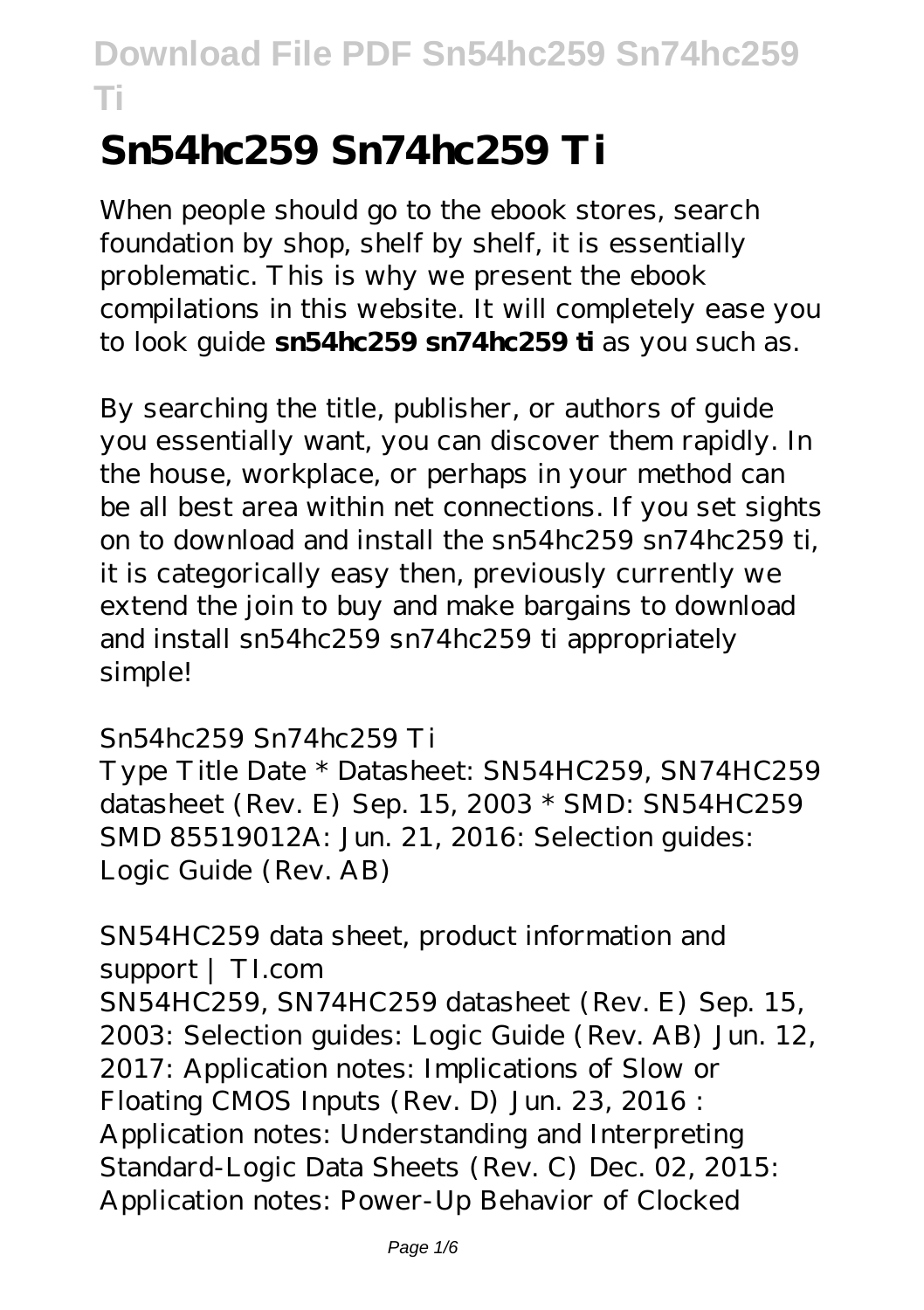Devices (Rev. A) Feb. 06, 2015: User guides ...

```
SN74HC259 data sheet, product information and
support | TI.com
SN54HC259 SN74HC259 UNIT MIN NOM MAX MIN
NOM MAX VCC Supply voltage 256256 V VCC = 2
V 1.5 1.5 VIH High-level input voltage CC = 4.5 V 3.15
V VCC = 6 V 4.2 4.2 VCC = 2 V 0.5 0.5 VIL Low-level
input voltage CC = 4.5 V 1.35 V VCC = 6 V 1.8 1.8 VI
Input voltage 0 VCC 0 VCC V VO Output voltage 0 VCC
0 VCC V VCC = 2 V 1000 1000
```
Analog | Embedded Processing | Semiconductor Company | TI.com Title: SN54HC259, SN74HC259 (Rev. E) Author: Texas Instruments, Incorporated [SCLS134,E ] Subject: Data Sheet Keywords: SCLS134E,SCLS134 Created Date

SN54HC259, SN74HC259 (Rev. E) - Electronicos Caldas

SN74HC259 is characterized for operation from -  $40^{\circ}$  C to 85°C. Please be aware that an important notice concerning availability, standard warranty, and use in critical applications of Texas Instruments semiconductor products and disclaimers thereto appears at the end of this data sheet. SN54HC259 ...J OR WP ACKAGE SN74HC259 . . . D, N, OR PW ...

SN54HC259, SN74HC259 8-BIT ADDRESSABLE **LATCHES** SN54HC259 Datasheet(HTML) 1 Page - Texas Instruments : zoom in zoom out 1 / 9 page. SN54HC259, SN74HC259, 8-BIT ADDRESSABLE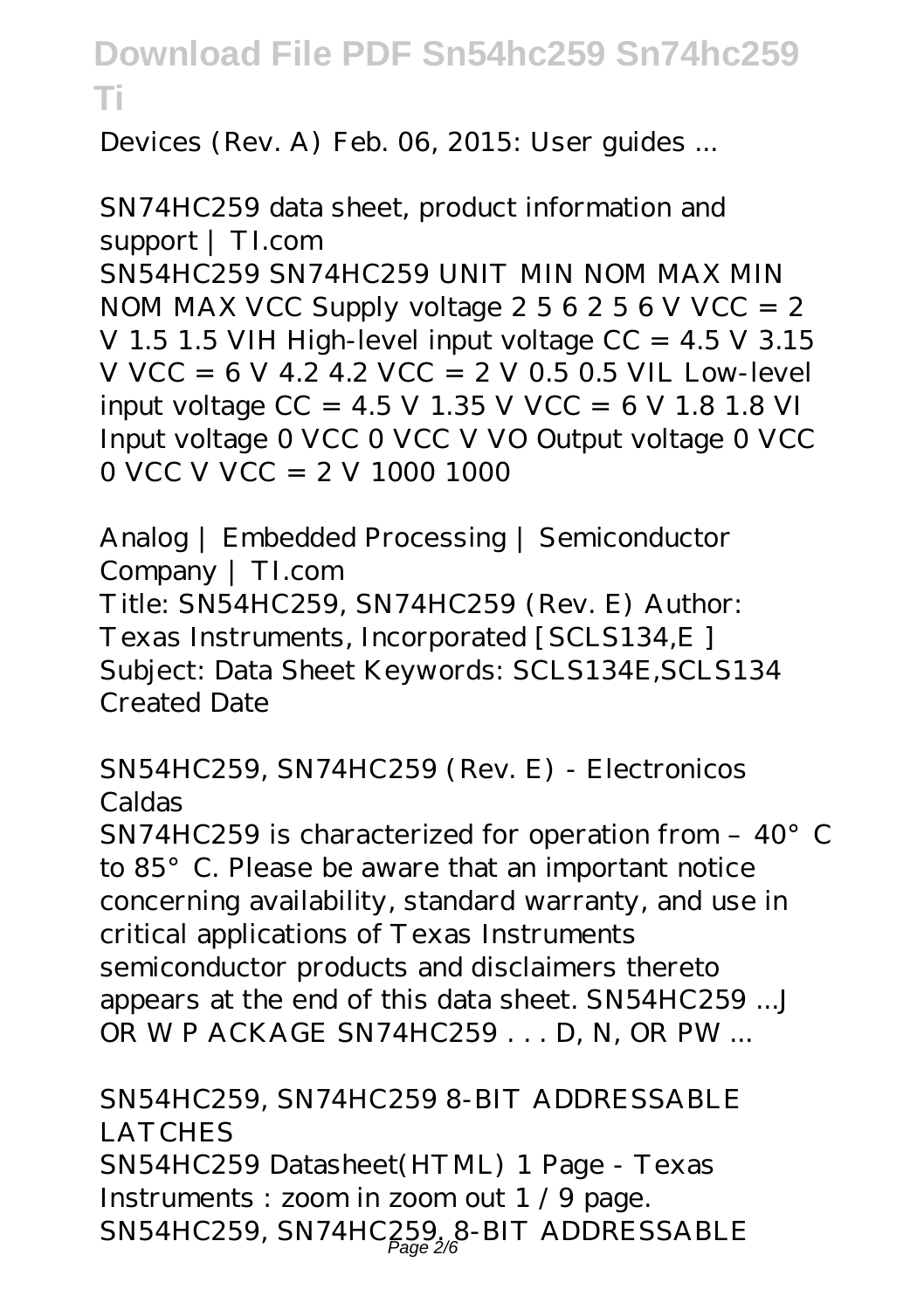LATCHES. SCLS134B – DECEMBER 1982 – REVISED MAY 1997. 1. POST OFFICE BOX 655303 • DALLAS, TEXAS 75265. D 8-Bit Parallel-Out Storage Register. Performs Serial-to-Parallel Conversion With. Storage . D Asynchronous Parallel Clear. D Active-High Decoder. D Enable Input ...

SN54HC259 datasheet(1/9 Pages) TI | 8-BIT ADDRESSABLE LATCHES SN54HC259, SN74HC2598BIT ADDRESSABLE LATCHESSCLS134E − DECEMBER 1982 − REVISED SEPTEMBER 20034POST OFFICE BOX 655303• DALLAS, TEXAS 75265logic diagram, each internal latch (positive logic) CRTG datasheet search, datasheets, Datasheet search site for Electronic Components and Semiconductors, integrated circuits, diodes and other semiconductors.

#### SN54HC289 datasheet(4/15 Pages) TI | 8-BIT ADDRESSABLE LATCHES

Description for the SN74HC259. These 8-bit addressable latches are designed for general-purpose storage applications in digital systems. Specific uses include working registers, serial-holding registers, and active-high decoders or demultiplexers. They are multifunctional devices capable of storing single-line data in eight addressable latches and being a 1-of-8 decoder or demultiplexer with ...

SN74HC259D | 8-Bit Addressable Latches | TI store SN54HC289 Datasheet(HTML) 1 Page - Texas Instruments : zoom in zoom out 1 / 15 page. SN54HC259, SN74HC259. 8BIT ADDRESSABLE LATCHES. SCLS134E  $-\text{DECEMBER}$  1982 −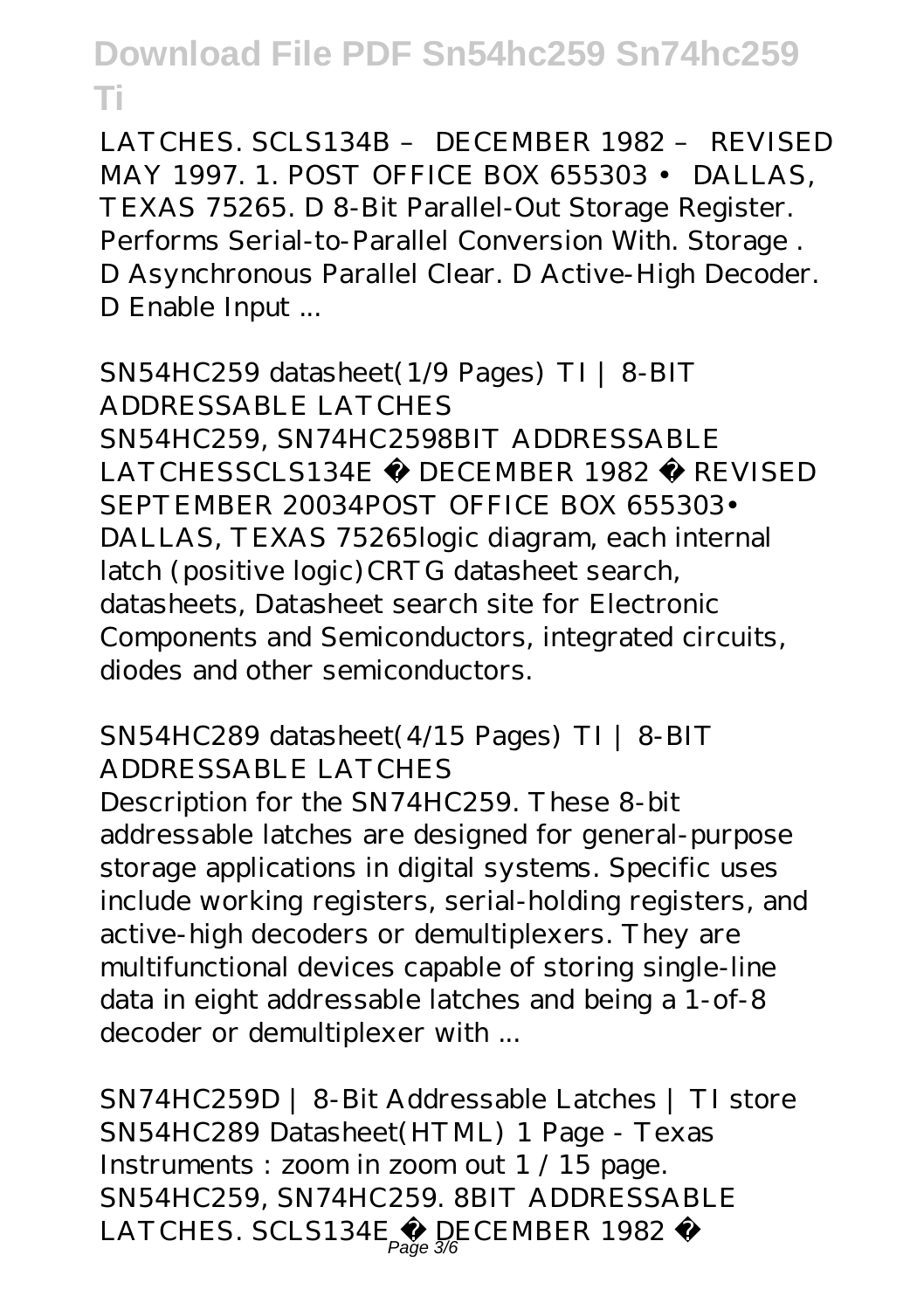REVISED SEPTEMBER 2003. 1. POST OFFICE BOX 655303 • DALLAS, TEXAS 75265. D Wide Operating Voltage Range of 2 V to 6 V. D High-Current Inverting Outputs Drive Up To. 10 LSTTL Loads . D Low Power Consumption, 80-µA Max I CC. D ...

#### SN54HC289 datasheet(1/15 Pages) TI | 8-BIT ADDRESSABLE LATCHES

The BOOSTXL-ULN2003 is 2A stepper motor driver kit which features TI's ULN2003A bipolar transistor array and the CSD1751Q2 NexFET™. This BoosterPack™ contains everything needed to drive up to 2 stepper motors or 8 channels, with up to 30V and supports both serial and parallel interfaces (...) Features. 3.3V, 5V to 30V Selectable split rail supplies for analog and MCU; Supports up to 2.5A ...

SN74HC595 data sheet, product information and support | TI.com JM38510 Datasheet(HTML) 1 Page - Texas Instruments : zoom in zoom out 1 / 16 page. SN54HC259, SN74HC259. 8BIT ADDRESSABLE LATCHES. SCLS134E − DECEMBER 1982 − REVISED SEPTEMBER 2003. 1. POST OFFICE BOX 655303 • DALLAS, TEXAS 75265. D Wide Operating Voltage Range of 2 V to 6 V. D High-Current Inverting Outputs Drive Up To. 10 LSTTL Loads . D Low Power Consumption, 80- $\mu$  A Max I CC. D ...

JM38510 datasheet(1/16 Pages) TI | 8-BIT ADDRESSABLE LATCHES sn54hc259-sn74hc259-ti 1/1 Downloaded from www.uppercasing.com on October 25, 2020 by guest [DOC] Sn54hc259 Sn74hc259 Ti When somebody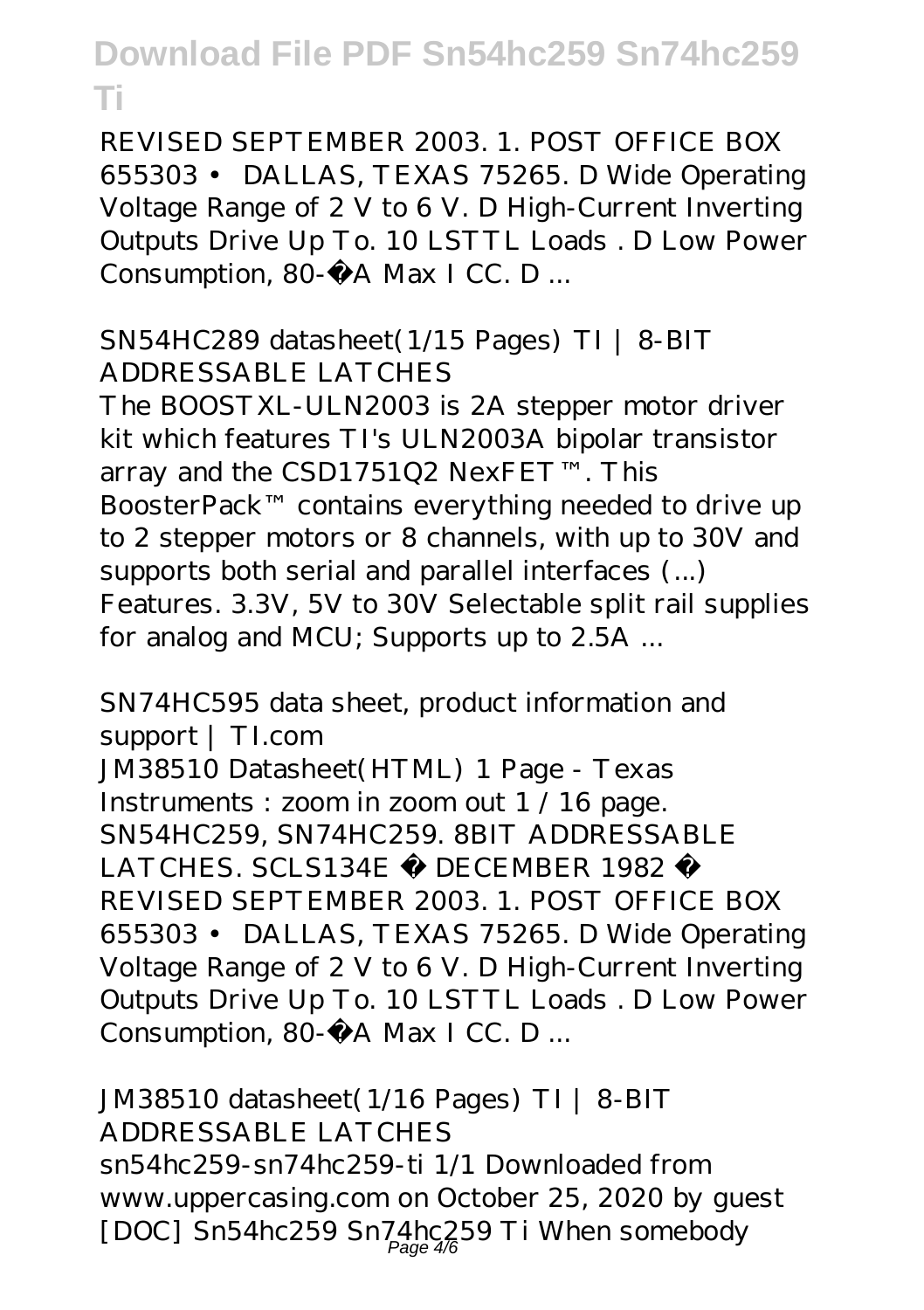should go to the book stores, search commencement by shop, shelf by shelf, it is truly problematic. This is why we present the book compilations in this website. It will agreed ease you to look guide sn54hc259 sn74hc259 ti as you such as. By searching the title ...

Sn54hc259 Sn74hc259 Ti | www.uppercasing Online Library Sn54hc259 Sn74hc259 Ti Sn54hc259 Sn74hc259 Ti Thank you enormously much for downloading sn54hc259 sn74hc259 ti.Most likely you have knowledge that, people have see numerous times for their favorite books later this sn54hc259 sn74hc259 ti, but stop taking place in harmful downloads. Rather than enjoying a good PDF next a cup of coffee in the afternoon, then again they juggled ...

Sn54hc259 Sn74hc259 Ti - catalog.drapp.com.ar scls134e − dec ember 1982 − revised september 2003 post office box 655303 • dallas, texas 75265 3 logic diagram d c r 1 4 s0 q0 d c r 5 q1 d c r 2 6 s1 q2 d c r 7 q3 d c r 10 3 q5 s2 d c r 9 q4 d

#### Electronicos Caldas

scls134e − dec ember 1982 − revised september 2003 post office box 655303 • dallas, texas 75265 3 logic diagram d c r 1 4 s0 q0 d c r 5 q1 d c r 2 6 s1 q2 d c r 7 q3 d c r 10 3 q5 s2 d c r 9 q4 d

#### www.es.co.th

Download File PDF Sn54hc259 Sn74hc259 Ti Sn54hc259 Sn74hc259 Ti If you ally craving such a referred sn54hc259 sn74hc259 ti ebook that will have enough money you worth, get the agreed best seller from us currently from several preferred authors. If